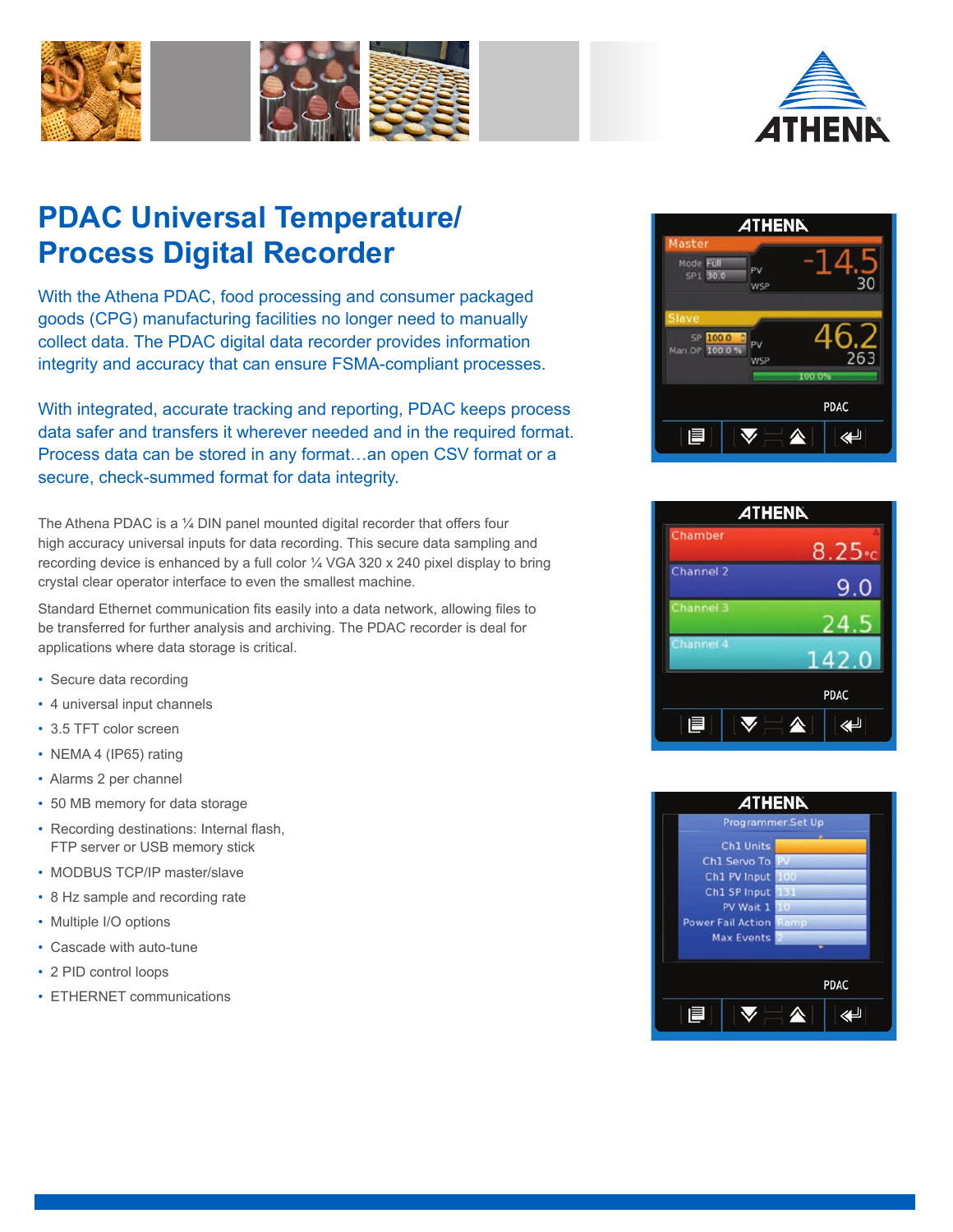# **Technical Specifications**

### **Operating Limits**

**Ambient Temperature:** 32 °F to 131 °F (0 °C to 55 °C) **Humidity Range:** Non-condensing **Protection:** Front panel: IP65; Front panel washdown: IP66, NEMA4X (International) **Altitude:** <2,000 m **Atmosphere:** Not suitable for use in explosive or corrosive atmosphere **Supply Voltage:** Standard: 100 to 230 Vac +/- 15% at 48 to 62 Hz; Low voltage: 24 Vac (+ 10% - 15%) at 48 to 62 Hz, or 24 Vdc (+ 20% - 15%), 9 W (max), No internal fuse fitted

**Power Dissipation:** 9 W (max), No internal fuse fitted

### **Analogue Input**

#### **General**

**Number of Inputs:** Four **Input Types:** dc Volts, dc mV, dc mA, (external shunt required), Thermocouple, RTD (2-wire and 3-wire), Digital (contact closure) **Input Type Mix:** Freely configurable **Sample Rate:** 8 Hz (125 ms) **Conversion Method:** 16 bit delta sigma **Input Ranges:** See Table 1 and Table 2 **Mains Rejection (48 to 62 Hz):** Series Mode: > 95 dB: Commond Mode: > 179 dB **Common Mode Voltage:** 250 Vac max **Series Mode Voltage:** 280 mV at lowest range; 5 V peak to peak at highest range **Input Impendance:** 40 mV, 80 mV, 2 V ranges  $>$  100 M Ω; 62.5 k Ω for input voltages  $>$  5.6 V; 667 k  $\Omega$  for input voltages < 5.6 V **Overvoltage Protection:** Continuous: +/- 30 V RMS; Transient (< 1 ms): +/- 200 V peak to peak between terminals **Sensor Break Detection: Type:** ac sensor break on each input giving quick response with no associated dc errors  **Recognition Time:** < 3 seconds  **Minimum Break Resistance:** 40 mV, 80 mV ranges: 5 k Ω: other ranges: 12.5 k Ω **Shunt (mA inputs only):** 1 Ω to 1 k Ω mounted externally  **Additional Error Due to Shunt:** 0.1% of input **Isolation: Channel to Channel:** 300 V RMS or dc (double insulation)  **Channel to Common Electronics:** 300 V RMS or dc (double insulation)  **Channel to Ground:** 300 V RM or dc (double insulation)

#### **Dielectric Strength:**

 **Test:** BS EN 61010, 1 minute type test  **Channel to Channel:** 2500 Vac  **Channel to Ground:** 1500 Vac

| Low<br>Range | <b>High</b><br>Range | <b>Resolution</b> | <b>Maximum Error</b><br>(Instrument<br>at $25^{\circ}$ C) | <b>Temperature</b><br><b>Performance</b> |
|--------------|----------------------|-------------------|-----------------------------------------------------------|------------------------------------------|
| $-40$ mV     | $40 \text{ mV}$      | $1.9 \mu V$       | $4.6 \mu V + 0.053\%$<br>of reading                       | 13 ppm of input per °C                   |
| $-80$ mV     | 80 mV                | $3.2 \mu V$       | $7.5 \mu V + 0.052\%$<br>of reading                       | 13 ppm of input per °C                   |
| $-2V$        | 2V                   | 82 µV             | 420 µV + 0.044%<br>of reading                             | 13 ppm of input per °C                   |
| $-3V$        | 10V                  | 500 µV            | $1.5$ mV + 0.063%<br>of reading                           | 45 ppm of input per °C                   |

Table 1 Voltage Input Ranges

| Low<br>Range | <b>High</b><br>Range | <b>Resolution</b> | <b>Maximum Error</b><br>(Instrument)<br>at $25^{\circ}$ C) | <b>Temperature</b><br><b>Performance</b> |
|--------------|----------------------|-------------------|------------------------------------------------------------|------------------------------------------|
| $0\Omega$    | $400 \Omega$         | $20 \text{ m}$    | $120 \text{ mA} + 0.023\%$<br>of reading                   | 25 ppm of input per °C                   |

Table 2 Ohms (RTD) Input Ranges

#### **Resistance Input Ranges**

**Temperature Scale:** ITS90 **Types, Ranges & Accuracies:** See Table 3 **Maximum Source Current:** 200 μA **Pt100 Figures: Range:** 0 to 400  $\Omega$  (- 200 to + 850 °C)  **Resolution:** 0.05 °C  **Calibration Error:** +/- 0.31 °C +/- 0.023% of measurement in °C at 25 °C ambient  **Temperature Coefficient:** +/- 0.01 °C/°C +/- 25 ppm/°C measurement in °C from 25 °C ambient  **Measurement Noise:** 0.05 °C peak to peak with 1.6 s input filter  **Linearity Error:** 0.0033% (best fit straight line)

 **Lead Resistance:** 0 to 22 Ω matched lead resistance  **Bulb Current:** 200 μA nominal

| <b>RTD</b><br><b>Type</b> | Overall<br>Range (°C) | <b>Standard</b>        | <b>Max. Linearisation Error</b> |  |
|---------------------------|-----------------------|------------------------|---------------------------------|--|
| Cu10                      | $-20$ to $+400$       | General Electric Co.   | 0.02 °C                         |  |
| Cu <sub>53</sub>          | $-70$ to $+200$       | RC21-4-1966            | 0.01 °C                         |  |
| JPT100                    | $-220$ to $+630$      | JIS C1604:1989         | 0.01 °C                         |  |
| Ni100                     | $-60$ to $+250$       | DIN43760:1987          | 0.01 °C                         |  |
| Ni120                     | $-50$ to $+170$       | DIN43760:1987          | 0.01 °C                         |  |
| Pt100                     | $-200$ to $+850$      | <b>IEC751</b>          | 0.01 °C                         |  |
| <b>Pt100A</b>             | $-200$ to $+600$      | Eurotherm Recorders SA | 0.09 °C                         |  |

Table 3 RTD Type Details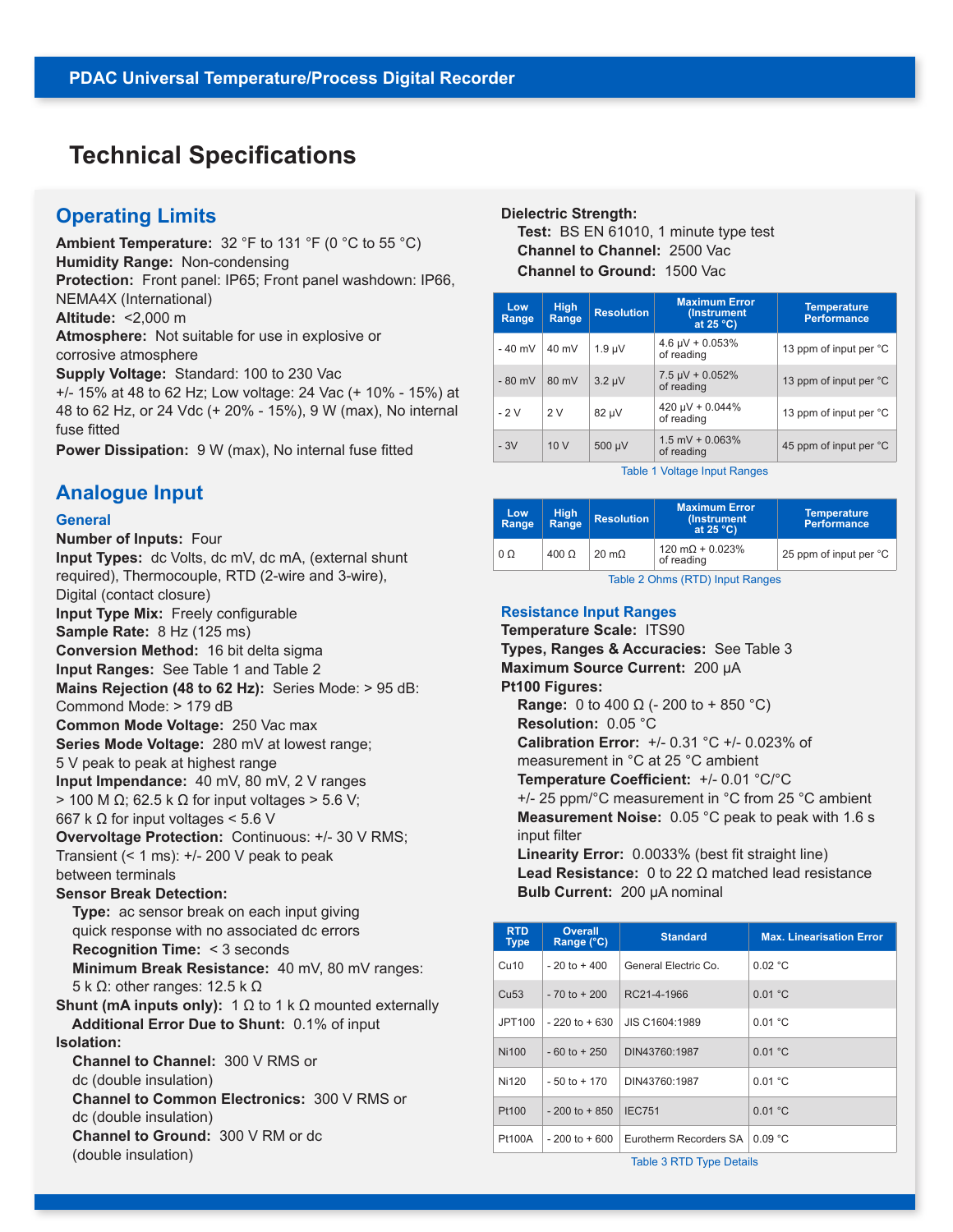

#### **Thermocouple Data**

**Temperature Scale:** ITS90 **CJC:** 

 **Types:** Off, internal, external, remote  **Remote CJC Source:** Any input channel  **Internal CJC Error:** < 1 °C max, with instrument at 25 °C  **Internal CJC Rejection Ratio:** 40:1 from 25 °C **Upscale/Downscale Drive:** High, low or none independently configurable for each channel's sensor break detection

**Types, Ranges and Accuracies:** See Table 4

| <b>T/C Type</b>  | <b>Overall Range</b><br>$(^{\circ}C)$ | <b>Standard</b>              | <b>Max. Linearisation</b><br>Error                                   |
|------------------|---------------------------------------|------------------------------|----------------------------------------------------------------------|
| B                | $0$ to + 1820                         | IEC584.1                     | 0 to 400 $^{\circ}$ C = 1.7 $^{\circ}$ C<br>400 to 1820 °C = 0.03 °C |
| $\mathsf{C}$     | 0 to $+2300$                          | <b>Hoskins</b>               | 0.12 °C                                                              |
| D                | $0$ to + 2495                         | <b>Hoskins</b>               | 0.08 °C                                                              |
| E                | $-270$ to $+1000$                     | <b>IEC584.1</b>              | 0.03 °C                                                              |
| G <sub>2</sub>   | $0$ to + 2315                         | <b>Hoskins</b>               | 0.07 °C                                                              |
| $\mathsf{L}$     | $-210$ to $+1200$                     | <b>IEC584.1</b>              | 0.02 °C                                                              |
| K                | $-270$ to $+1372$                     | IEC584.1                     | 0.04 °C                                                              |
| L                | $-200$ to $+900$                      | DIN43710:1985<br>(to IPTS68) | 0.02 °C                                                              |
| N                | $-270$ to $+1300$                     | IEC584.1                     | 0.04 °C                                                              |
| R.               | $-50$ to $+1768$                      | <b>IEC584.1</b>              | 0.04 °C                                                              |
| S                | $-50$ to $+1768$                      | IEC584.1                     | 0.04 °C                                                              |
| T                | $-270$ to $+400$                      | <b>IEC584.1</b>              | 0.02 °C                                                              |
| U                | $-200$ to $+600$                      | DIN43710:1985                | 0.08 °C                                                              |
| NiMo/NiCo        | $-50$ to $+1410$                      | <b>ASTM E1751-95</b>         | 0.06 °C                                                              |
| Platinel         | $0$ to $+$ 1370                       | Engelhard                    | 0.02 °C                                                              |
| Mi/NiMo          | 0 to $+ 1406$                         | Ipsen                        | 0.14 °C                                                              |
| Pt20%Rh/Pt40%/Rh | 0 to $+ 1888$                         | <b>ASTM E1751-95</b>         | 0.07 °C                                                              |

Table 4 Thermocouple Types, Ranges and Accuracies

# **Relay and Logic I/O**

O/P1, O/P2 and O/P3 Logic I/O and Relay Specifications **Active (current on) Current Sourcing Logic Output (O/P1 or O/P2 only)**

**Voltage O/P Across Terminals:** + 11 V min; + 13 V max **Short Circut Output Current:** 6 mA min (steady state); 44 mA max (switch current)

#### **Inactive (current off) Current Sourcing Logic Output (O/P1 or O/P2 only)**

**Voltage Output Across Terminals:** 0 V min; 300 V max **Output Source Leakage Current into Short Circuit:**  0 μA (min); 100 μA (max)

#### **Active (current on) Contact Closure Sourcing Logic Input (O/P1 only)**

**Input Current:** Input at 12 V: 0 mA (min); 44 mA (max) Input at 0 V: 6 mA min (steady state); 44 mA max (switch current)

**Open Circuit Input Voltage:** 11 V (min); 13 V (max) **OPen Circuit (inactive) Resitance:** 500 Ω (min); ∞ (max) **Closed Circuit (active) Resistance:** 0 Ω (min); 300 Ω (max) **Relay Contacts**

**Contact Switching Power (Resistive):** Max 2 A at 230 V RMS +/- 15%; Min 100 mA at 12 V **Current Throught Terminals:** 2 A

## **Digital Inputs**

Dig InA and Dig InB Contact Closure Logic Input **Contact Closure Short Circuit Sensing Current (Source):** 5.5 mA (min); 6.5 mA (max) **Open Circuit (inactive) Resistance:** 600 Ω (min); ∞ (max) **Closed Circuit (active) Resistance:** 0 Ω (min); 300 Ω (max)

# **DC Output (Option)**

O/P1, O/P2 and O/P3 DC analogue outputs **Current Outputs (O/P1, O/P2 and O/P3) Output Ranges:** Configurable within 0 to 200 mA **Load Resistance:** 500 Ω (max) **Calibration Accuracy:** < +/- 100 μA +/- 1% of reading **Voltage Outputs (O/P3 only) Output Ranges:** Configurable within 0 to 10 V **Load Resistance:** 500 Ω (min) **Calibration Accuracy:** < +/- 50mV +/- 1% of reading **General Isolation:** 300 Vac double insulated from instrument and other I/O **Resolution:** > 11 bits **Thermal Drift:** < 100 ppm/°C **Ethernet Communications Type:** 10/100 baseT Ethernet (IEEE802.3) **Protocols:** Modbus TCP/IP master/slave, Ethernet/IP client/server **Cable Type:** Category 5 **Maximum Length:** 100 metres (110 yards) **Termination:** RJ45; Green LED illuminated = link connected; Amber LED flashing shows link activity **USB Port Number of Ports:** One at rear of instrument **Standard:** USB1.1 **Transmission Speeds:** USB1.1 **Maximum Current:** < 100 mA **Peripherals Supported:** Memory stick (8GB max), Bar code reader, QWERTY keyboard